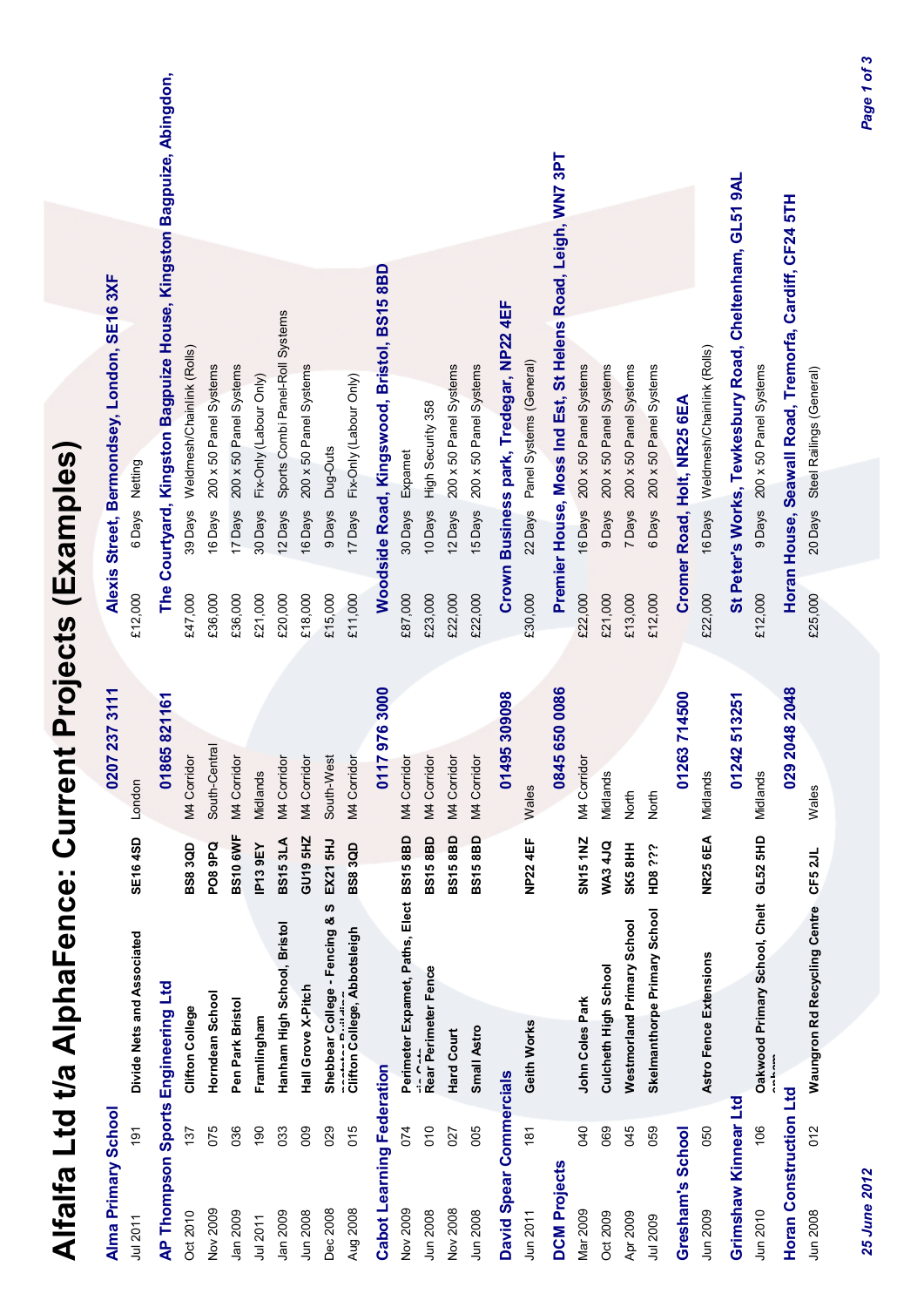| Knox and Wells Ltd                     |     |                                        |                 | 02920613999                | Cresswell House, Fieldway Heath, Cardiff, CF14 4UH                                                                      |  |
|----------------------------------------|-----|----------------------------------------|-----------------|----------------------------|-------------------------------------------------------------------------------------------------------------------------|--|
| Jun 2010                               | 107 | Aberbeeg Secure Hospital               | <b>NP132DA</b>  | Wales                      | 6 Days High Security 358<br>£14,000                                                                                     |  |
| Land Energy (Bridgend) Ltd<br>Jul 2009 | 055 | Brynmenyn Ind Est, Bridgend            | CF329RQ         | 01439 772639<br>Wales      | Unit 32, Chilcott Avenue, Brynmenyn Ind Estate, Brynmenyn, Bridgend, CF<br>Panel Systems (General)<br>8 Days<br>£11,000 |  |
| <b>Marshall Aerospace</b>              |     |                                        |                 | 01223 399805               | Airport House, The Airport, Cambridge, CB5 8RX                                                                          |  |
| Jan 2012                               | 216 | Hangar <sub>2</sub>                    | CB58RX          | Midlands                   | Panel Systems (General)<br>5 Days<br>£12,000                                                                            |  |
| Midland CSB Ltd                        |     |                                        |                 | 01926484530                | 9 Holly Court, Holly Farm Business park, Honiley, Kenilworth, CV8 1NP                                                   |  |
| Sep 2008                               | 022 | <b>Manton Athletics Club</b>           | <b>S80 2PU</b>  | North                      | 200 x 50 Panel Systems<br>18 Days<br>£39,000                                                                            |  |
| <b>Powys County Council</b>            |     |                                        |                 | 0845 602 7030              | County Hall, Llandridnod Wells, LD1 5LG                                                                                 |  |
| Jun 2011                               | 180 | Brecon/Welshpool Divide Nets           | LD39SR          | Wales                      | 7 Days Netting<br>£10,000                                                                                               |  |
| Smiths Sports and Civils<br>Aug 2009   | 062 | Chipping Sodbury School                | <b>BS37 6EW</b> | 01529461500<br>M4 Corridor | Station Road, Heckington, Nr Sleaford, NG34 9NF<br>20 Days Sports Combi Panel-Roll Systems<br>£46,000                   |  |
|                                        |     |                                        |                 |                            |                                                                                                                         |  |
| Sportfields Ltd<br>Jun 2011            | 184 | Gordano School                         | <b>BS207QR</b>  | 01275845499<br>M4 Corridor | Moor Lane, Clapton in Gordano, Bristol, BS20 7RF<br>25 Days Weldmesh/Chainlink (Rolls)<br>£19,000                       |  |
| <b>SSE PIC</b>                         |     |                                        |                 | 01738456000                | Inveralmond House, 200 Dunkeld Rd, Perth, PH1 3AQ                                                                       |  |
| Jan 2010                               | 083 | Abernedd Power Station                 | <b>SA127GE</b>  | Wales                      | 64 Days Weldmesh/Chainlink (Rolls)<br>£60,000                                                                           |  |
| St Luke's Hospital Group               |     |                                        |                 | 0870 411 1133              | Bradley House, Locks Hill, Rochford, SS4 1BB                                                                            |  |
| Feb 2011                               | 159 | St Luke's Attleborough                 | <b>NR17 1AE</b> | Midlands                   | 28 Days High Security 358<br>£58,000                                                                                    |  |
| Aug 2009                               | 063 | Secure Garden Extension, Ebbw NP23 SYA |                 | Wales                      | High Security 358<br>11 Days<br>£12,000                                                                                 |  |
| Dec 2010                               | 143 | Aberbeeg Railings                      | <b>NP132DA</b>  | Wales                      | Steel Railings (General)<br>5Days<br>£11,000                                                                            |  |
| SWALEC Stadium                         |     |                                        |                 | 02920 409380               | Sophia Gardens, Cardiff, CF11 9XR                                                                                       |  |
| Mar 2011                               | 161 | Glamorgan Cricket                      | <b>CF11 9XR</b> | Wales                      | 13 Days Fix-Only (Labour Only)<br>£13,000                                                                               |  |
| <b>Technical Surfaces Ltd</b>          |     |                                        |                 | 08702400700                | Standards House, Meridian East, Meridian House, Meridian Business Park,                                                 |  |
| Jan 2011                               | 148 | Maccabi Centre, manchester             | <b>M25 0EG</b>  | Midlands                   | 15 Days Sports Combi Panel-Roll Systems<br>£22,000                                                                      |  |
| Sep 2009                               | 064 | Finsbury Leisure Centre                | EC1V 3PU        | London                     | 200 x 50 Panel Systems<br>11 Days<br>£20,000                                                                            |  |
| The Roberto Group Limited              |     |                                        |                 | 01495310798                | Limestone Road, Nantyglo, Ebbw Vale, NP23 4ND                                                                           |  |
| Jan 2009                               | 035 | Nantyglo                               | <b>NP23 4ND</b> | Wales                      | Panel Systems (General)<br>8 Days<br>£10,000                                                                            |  |
| <b>Torfaen County Borough Council</b>  |     |                                        |                 | 01633 648505               | Neighbourhood Services, New Inn Depot, Panteg Way, New Inn, Pontypool                                                   |  |
| Feb 2012                               | 225 | <b>Commercial Street Pontypool</b>     | NP4             |                            | Steel Railings (General)<br>6 Days<br>£13,000                                                                           |  |
|                                        |     |                                        |                 |                            |                                                                                                                         |  |

*25 June 2012 Page 2 of 3*25 June 2012

Page 2 of 3